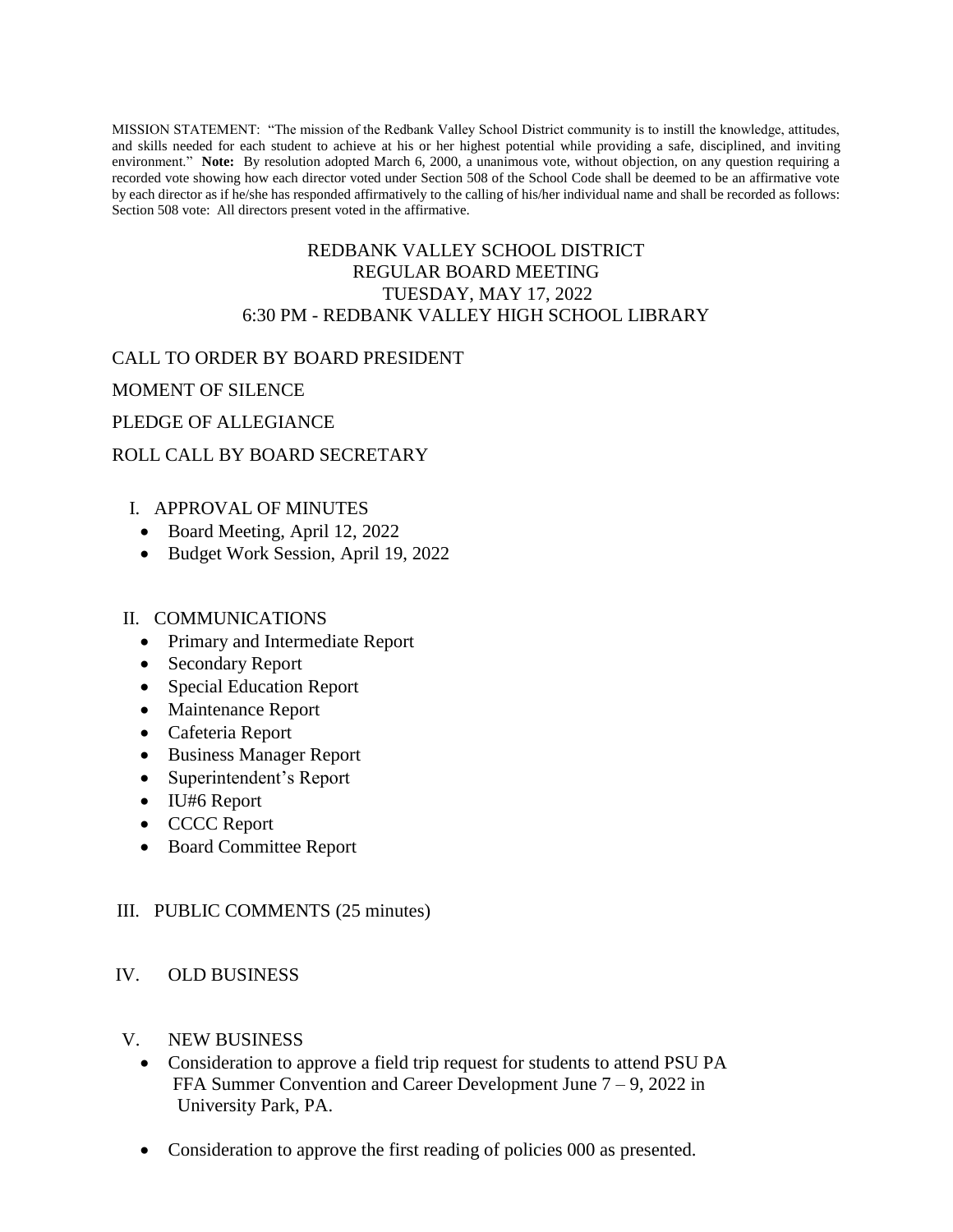- Consideration to approve the sale of the equipment truck and tractor through a sealed bid process.
- Consideration to approve the list of the Graduating Class of 2022 as presented.
- Consideration to approve the Second reading of Policies 610 Purchases Subject to Bid/Quotation, Policy 611 – Purchases Budgeted and Policy 626 – Federal Fiscal Compliance as presented.
- Consideration to approve the Co-op contract with Union School District for Wrestling, Varsity Boys and Girls Soccer and Junior High Soccer as presented.
- Consideration to approve the Redbank Valley School District Vision Statement as presented.
- Consideration to approve the facilities sponsorship plan as presented.
- Consideration to approve the special education plan as presented and place a public notice for viewing.
- Consideration to hold a Special Board Meeting on June 21, 2022 for the purpose of approving the 2022-2023 Budget.
- Consideration to accept the bid from Mark Turnley, CPA for Auditing Services for 2022-2026 as presented.
- Consideration to approve the adoption of a Section 125 Flexible Fringe Benefits Plan for the employees of Redbank Valley School District to be effective on 7/1/2022.

## VI. FINANCIAL MATTERS

- Consideration to approve April 2022 Treasurers Report.
- Consideration to approve April 2022 General Fund Expenditures in the amount of **\$1,657,649.38.**
- Consideration to approve April 2022 Cafeteria Fund Expenditures in the amount of **\$ 37,943.42.**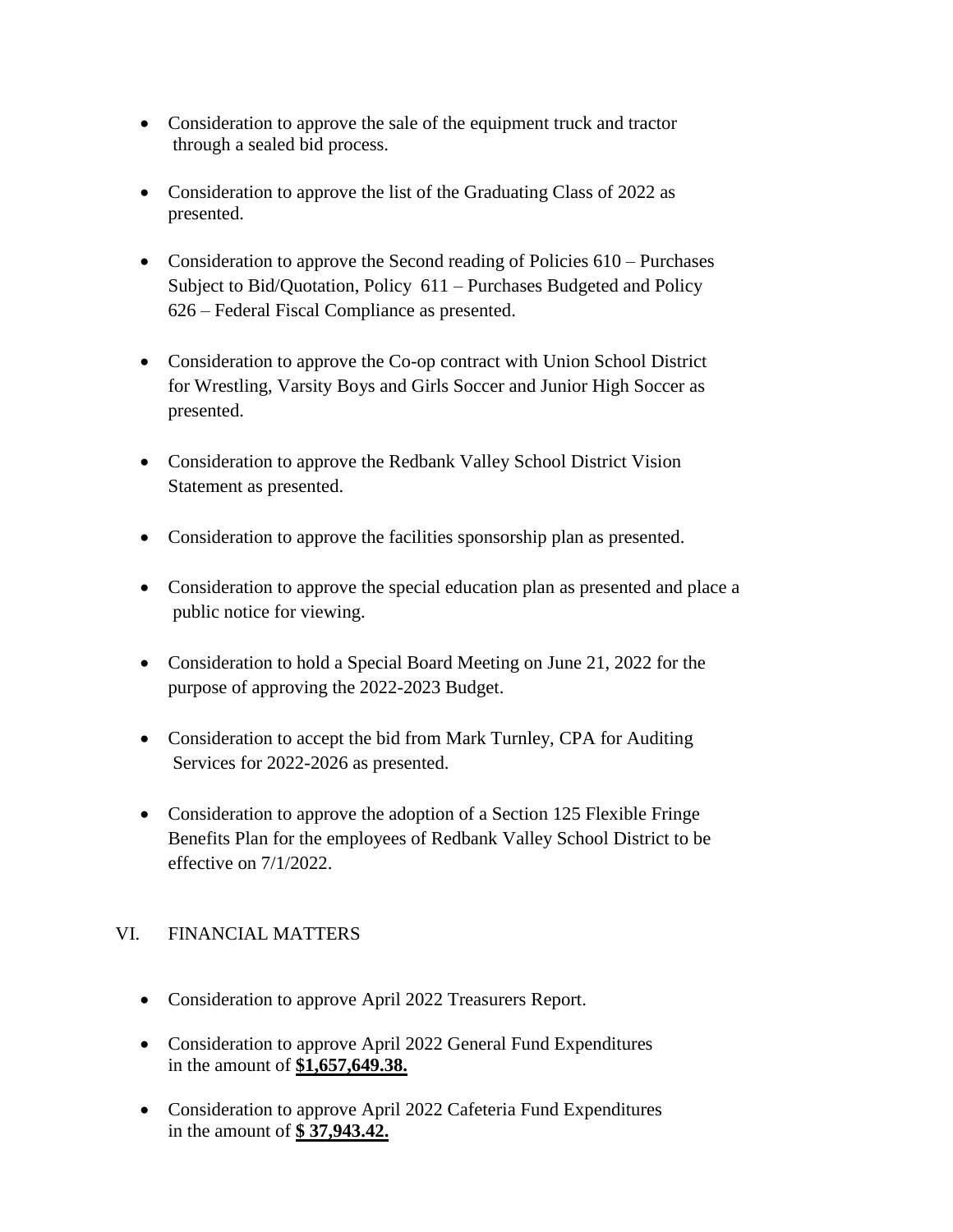- Consideration to approve April 2022 Budgetary Transfers.
- Consideration to approve quarterly 2022 Redbank Valley High School Activities Fund Report, as presented.
- Consideration to approve the tax rates for the 2022-2023 school year:
- Section 511 per capita for the following townships/municipalities: \$10.00 per head Redbank Township (Armstrong), Madison Township, Monroe Township, and Mahoning Township.
- Section 511 per capita for the following townships/municipalities: \$5.00 per head Hawthorn Borough, New Bethlehem Borough, Porter Township, Redbank Township (Clarion), and South Bethlehem Borough.
- Section 679 per capita for the following townships/municipalities: \$5.00 per head; Oak Hall – Monroe Township per capita - \$15.00 per head; Occupational Tax - \$10.00 per head; Earned income tax - .5%; Real estate Transfer tax – .5%.
- Consideration to approve the tax rate for the 2022-2023 school year. Armstrong County – 32.8448 Clarion County – 44.5949
- Consideration to adopt the 2022-2023 proposed final budget in the amount of **\$ 20,686,047.00.**
- Consideration to approve the Homestead/Farmstead Resolution for the 2022-2023 School year

## VII. PERSONNEL

- Consideration to the resignation of David Hepler, head soccer coach effective April 12, 2022.
- Consideration to approve up to an additional 10 days (scheduling and transcripts) at the discretion of the administration for Amy Switzer at a daily rate of **\$330.02**.
- Consideration to approve up to an additional 10 days (scheduling and transcripts) at the discretion of the administration for Kyle Hicks at a daily rate of **\$265.44**.
- Consideration to approve SIS professional development for Kyle Hicks and Amy Switzer. Total cost to **\$1338.82.** Paid with Title IIA Funds.